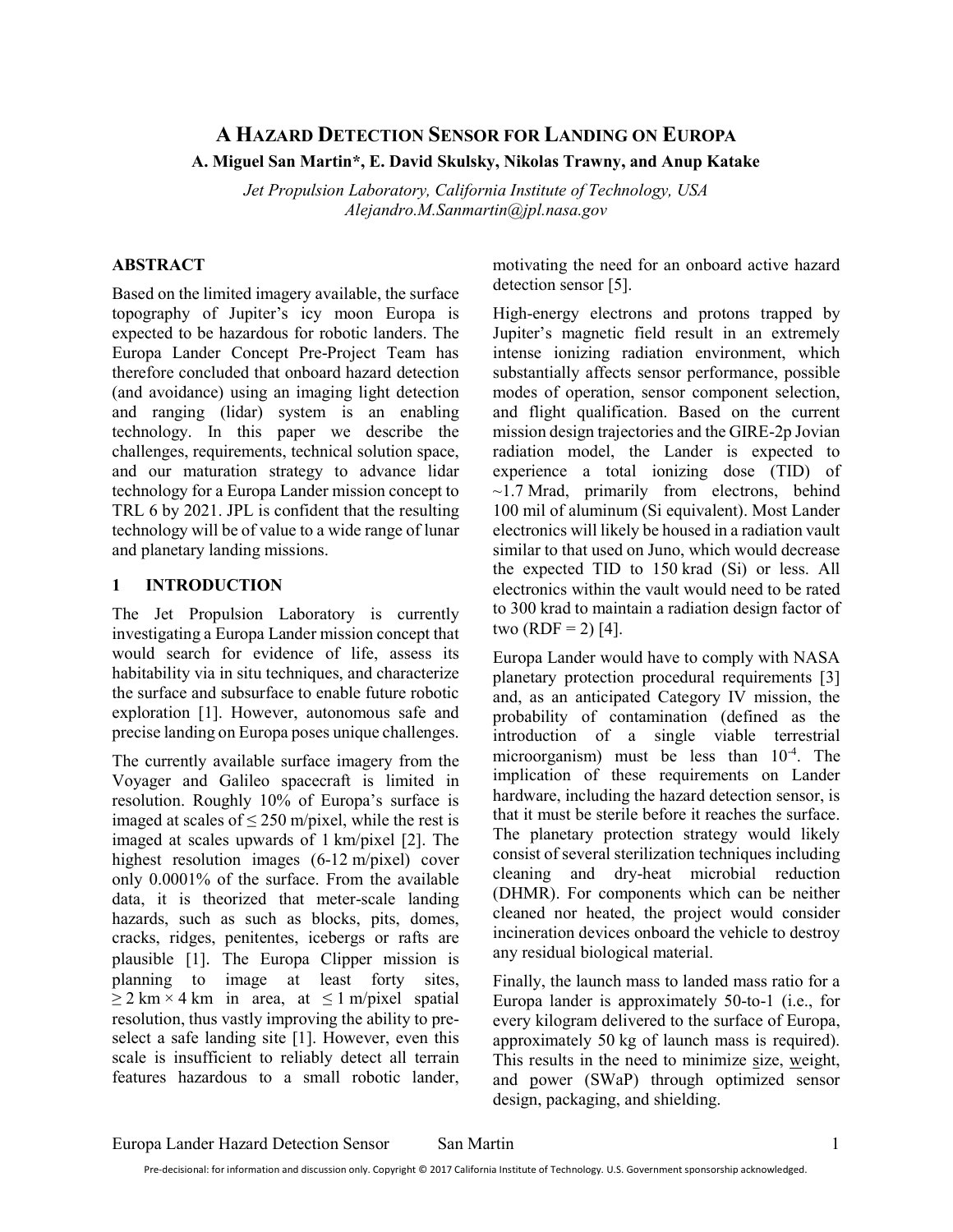#### 2 METHODOLOGY

The Europa Lander Deorbit, Descent, and Landing Concept of Operations is illustrated in Figure 1. The sequence starts with a Deorbit Burn that uses a solid rocket motor (SRM) to reduce the velocity from  $\sim$ 1900 m/sec to  $\sim$ 70 m/sec. At burnout, the vehicle is at an altitude of 5 km. After jettisoning the SRM, the spacecraft turns to nadir to perform Terrain Relative Navigation (TRN). The TRN function uses a passive imager, a laser altimeter, a dedicated vision compute element, and an on-board map to compute the absolute location of the vehicle in a Europa fixed frame and its 3-axis velocity relative to the ground. This information is then used to clean the trajectory delivery errors by performing a precision landing maneuver that delivers the vehicle to a 100 m radius ellipse centered around the targeted landing site and at 1 km altitude. The vehicle then starts a vertical descent trajectory until it reaches 500 m altitude where the Hazard Detection and Avoidance phase begins.

During the Hazard Detection and Avoidance phase the 3D lidar first scans an area of 100 m  $\times$  100 m, and creates a digital elevation map (DEM) with a  $5 \text{ cm } (3\sigma)$  voxel resolution in one second. The following second is then used to compute hazards over the 1.5 m radius lander footprint and select a landing site that avoids them. The third second is margin. The landing sequence continues by performing a trajectory maneuver that brings the lander over the safe landing zone, followed by precision velocimetry and altimetry starting at 100 m, and finally, by landing using the same SkyCrane technique employed in the Mars Science Laboratory.



Figure 1 Deorbit, Descent, and Landing ConOps

During the 3D lidar image acquisition period the vehicle is descending at a nominal 30 m/sec vertical velocity and zero horizontal velocity with variations of up to 0.7 m/sec. The nominal attitude is with the sensor boresight pointing along the vertical with variations of up to 0.1 deg. The attitude knowledge can be assumed to be perfect but the 3-axis velocity knowledge can have an error of up to 0.6 m/sec that remains constant during the entire frame acquisition.

The SWaP requirements are: mass including radiation shielding  $\leq$  7 kg, power  $\leq$  50 W, volume  $<$  25 cm x 25 cm x 25 cm (optical head and lidar signal processor, each).

The purpose of the Europa Lander lidar development is to field a sensor that fulfills the combined altimetry and hazard detection functions described above.

#### 2.1 State of the Art

The driving requirement for the sensor is the measurement rate of 4 million range measurements per second from an altitude of 500 m (Figure 2). The state-of-the-art in planetary missions is represented by the OSIRIS-Rex Laser Altimeter (OLA) [6], with a measurement rate of 10,000 range measurements per second from up to 1 km altitude. While there are terrestrial sensors that can achieve higher range measurement rates from higher altitudes, none meets the Europa Lander SWaP, DEM generation time, and radiation requirements.



Figure 2 3D-Lidar State of the Art

#### 2.2 New Approach

In order to meet these sensor development challenges, the Europa Lander team performed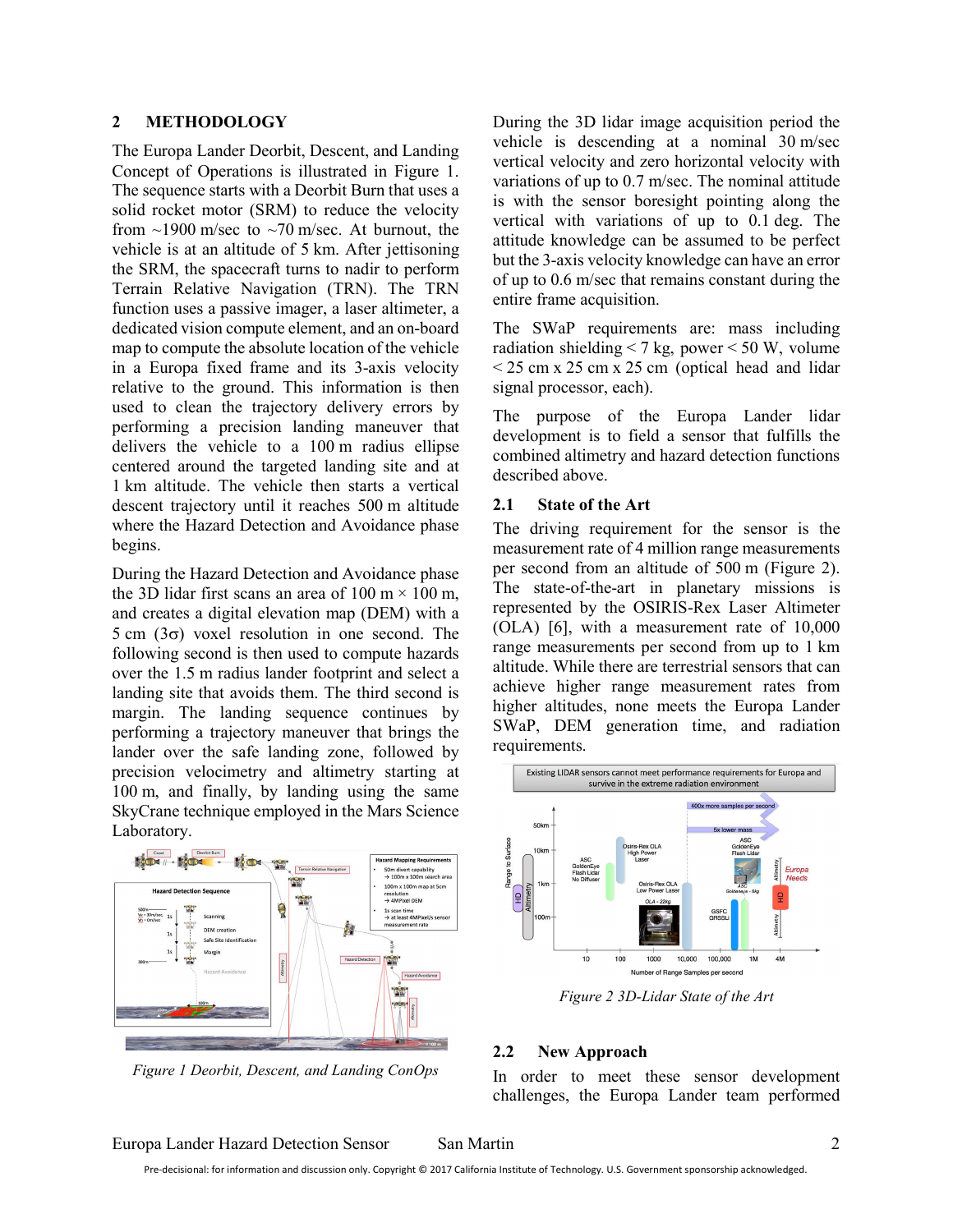several technology surveys, including an RFI and an RFP, of the technology and industry capability around the world. The following is a brief summary of the technologies we surveyed.

## Detection:

The detection technique drives the number of photons required to achieve a certain probability of detection and meet the range accuracy requirements, which have a large impact on sensor SWaP. It also drives the amount of processing required to produce a valid measurement as well as robustness to background noise. The different detection techniques can also present different degrees of challenges when it comes to constructing large sensor arrays. Finally, the intense radiation environment imposes strong requirements on the detector materials which can impact the detection technique.

The choices of detection techniques include Coherent vs. Incoherent Detection, and Continuous Wave (CW) vs. Pulsed Time-of-Flight (TOF). The Pulsed TOF detection options are Geiger Mode, Single Photon, and Linear Detection. The result of the technology survey narrowed the options to these three Pulsed TOF techniques.

# Frame Acquisition:

Frame acquisition refers to how the range measurements are collected over the map area. There are three approaches: 1) scanning a single range detector in two axes over the area to be mapped, 2) flashing a detector array over the entire mapping area (i.e., no scanning is required), and 3) a hybrid approach in which an array of detectors is scanned in one or two axes. The first approach places challenging requirements on the scanning mechanism while the second approach is a challenge for the detector array and required laser power. The hybrid approach is a compromise which was embraced by most of the proposers and is the only one being pursued by Europa Lander at this time.

It is important to note that in any sensor concept which requires scanning—including the hybrid approach—the motion of the vehicle and the velocity and attitude knowledge errors during frame acquisition can result in map artifacts which are indistinguishable from real hazards (e.g., holes and seams). This is a critical consideration when selecting the size and shape of the detector array and the scan pattern and speed.

The FOV size  $(18^{\circ} \times 18^{\circ})$  of the sensor for this application opens up a large option space for scanning mechanisms: fine steering mirrors (FSM), rotating polygonal mirrors, galvo mirrors, and Risley prisms. Solid state scanning and MEMS mechanisms are not currently under consideration because of TRL, development risk, concerns about radiation, and/or incompatibility with the application.

# Overall Architecture:

The other architectural choices that are being explored and that are unique to the Europa Lander application are: separate altimeter vs. common laser/detector for both functions, single box vs. separate optics and electronic boxes. We are also exploring several sensor output options like a single fully-registered DEM at the end of the scan vs. continuous registered maplets during the scan.

# 2.3 Describe the Future State

This development effort is already bearing fruit by defining a clear use case for hazard detection for planetary landings, including requirements and constraints, which is relevant to many missions, pushes the state-of-the-art in a realistic way, and provides focus to industry and government R&D efforts (e.g. SBIR's, internal R&D, etc.).

# 2.4 Risks and Rewards

Radiation is the dominant risk followed by development risks (cost and schedule). As described in the following sections, these risks are mitigated by following a gradual and disciplined development strategy that retires risks through early testing and by avoiding premature selection of technologies and teams.

If successful, the 3D lidar sensor developed through this effort not only will enable the Europa Lander mission but will also have major uses in other lander applications: Mars, Moon, Comets, or Asteroids.

# 3 PROGRAMMATICS

The Europa Lander study team, including upper management, decided early that hazard detection and avoidance was an enabling capability for that mission and, as a result, started generating a plan to

Europa Lander Hazard Detection Sensor San Martin 3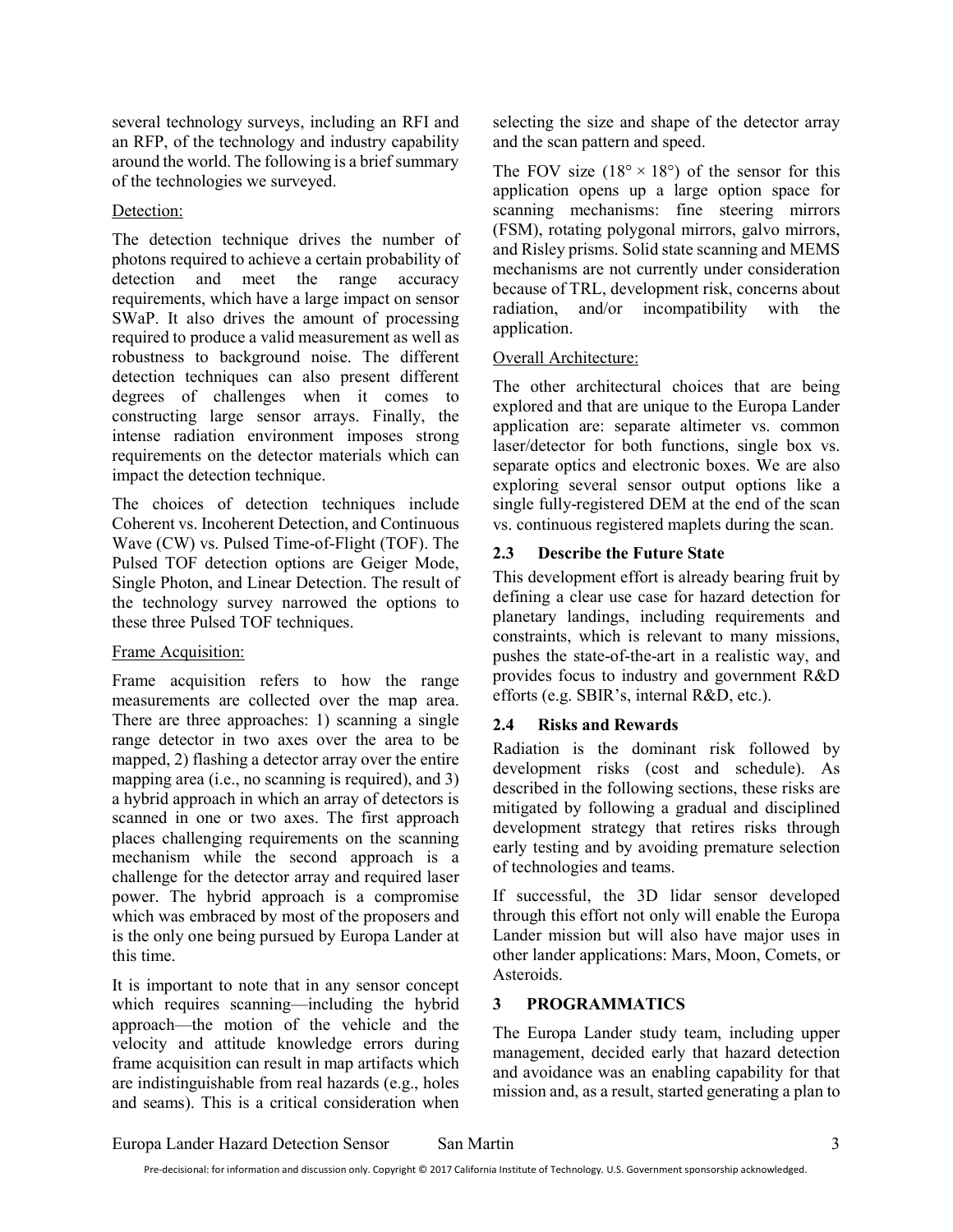develop a hazard detection sensor. This decision was informed by prior hazard detection work conducted by JPL as part of the Autonomous Landing and Hazard Avoidance Technology (ALHAT) program [7], ongoing SBIR work on lidar for hazard detection, and a general survey of the commercial technology that indicated that hazard detection sensing technology was at the right development level to be infused into Europa Lander.

### 3.1 Strategic Approach

The Europa Lander 3D lidar requirements were derived by adapting the ALHAT concept of operations to the Europa Lander concept of operations and adjusting the DEM accuracy requirements to the physical characteristics of the lander.

It was recognized early on that to achieve the required high measurement rate the sensor architecture would have to employ an array of multiple detectors and an effort was started to study the maturity and radiation susceptibility of such detector arrays. For this purpose, funding from STMD Ocean Worlds was used to issue several study contracts to companies and academia with expertise in the field; these were small studies with a duration of three months. The conclusion from these studies was that there were multiple detector array approaches which could support the required measurement rates and survive/perform in the harsh radiation environment.

The next step was to issue an RFI for a full sensor concept. The responses to the RFI allowed us to gauge the interest in the private sector for participating in the sensor development and to survey once again the technologies that could be employed in such a sensor.

At this point a sensor development strategy was formulated to try to avoid the shortcomings in previous efforts where the technology and the developing organization were down-selected too early in the process. The resulting strategy is centered on bringing two sensor concepts to TRL-6 by Europa Lander PDR in 2021, each concept developed by independent teams and, desirably, using competing technologies. The plan is also for both efforts to produce a fieldable sensor breadboard for performance testing in a relevant flight envelope by JPL. In addition, the two teams

must show that the sensor concept can be built into flight units that meet SWaP requirements and that it can be flight qualified to survive and perform in the expected space environment (vibration, shock, thermal, radiation). Radiation is of particular concern and each team is expected to provide and execute a plan that includes the proper combination of parts analysis and, for key components in the sensor architecture, radiation tests.

The development effort is divided into three phases with two gates between them for down-selection or termination. During the first phase the requirements are finalized, the concept and technology refined, and the plan for dealing with radiation developed. The second phase is a detailed design phase, continuation of component radiation testing and other risk mitigation efforts. During the third phase, the component radiation testing is finalized and the fabrication and assembly of the breadboard is completed. It is also expected that during the third phase a proposal to develop the flight instrument will be generated by each team.

We have selected three teams for the first phase of the effort to be selected down to two at the end of the phase.

One of these three teams is a commercial company, Sigma Space LLC., which was selected through a rigorous competitive process by issuing an RFP and selecting a winner. The second team is MIT/Lincoln Laboratory (MIT-LL), a federally funded research and development center (FFRDC) with expertise in Geiger Mode lidar. The third team is NASA Goddard Space Flight Center (GSFC) with expertise in lidar for space applications.

After all contracts are completed and after the tests of the breadboards and evaluation of the proposals are finished, the Europa Lander team will decide on the strategy for the development of the flight units. Among the possible strategies, and depending on the results of the ongoing effort, the project may elect to pursue a single source award to implement one of the concepts developed by the current effort or to open the competition to other teams and technologies by issuing an RFP. The second scenario might include an important relaxation of requirements based on what we would have learned so far.

Europa Lander Hazard Detection Sensor San Martin 4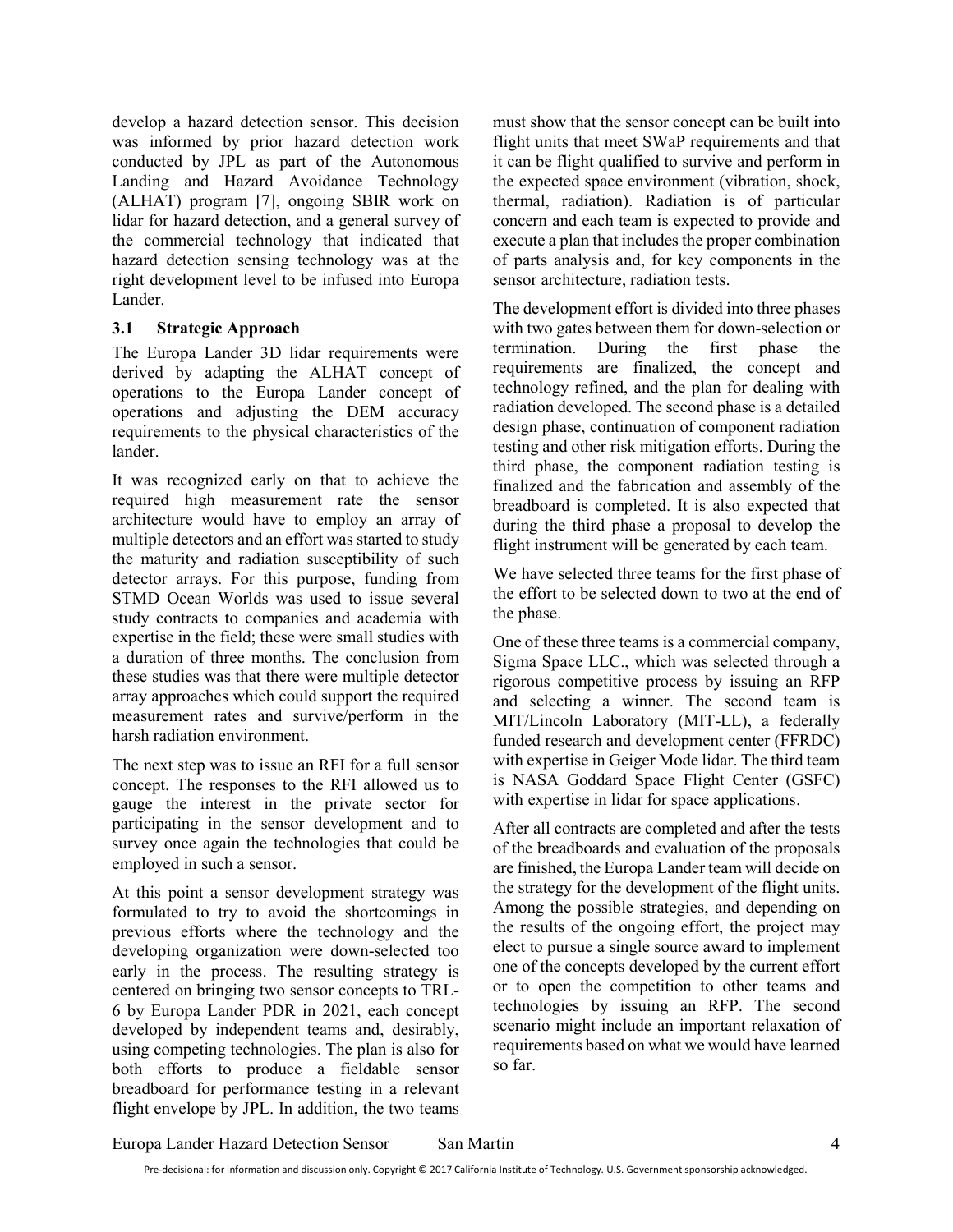### 3.2 Development Plans and Milestones

The current effort must achieve TRL-6 by Europa Lander PDR in 2021. The six-month long Phase 1 development is currently near completion. Phase 2 is also planned for a six-month duration and Phase 3 for 18 months.

# 3.3 Partnering

Building on more than 10 years of partnering with NASA Johnson Spaceflight Center (JSC), Langley Research Center (LaRC), and Marshall Space Flight Center (MSFC) in ALHAT and SPLICE in hazard detection, JPL has engaged ALHAT leadership to support the Source Evaluation Team for the Europa Lander Hazard Detection lidar.

The teams that have been selected for Phase 1 include a NASA center, GSFC, an FFRDC, MIT-LL, and a commercial company, Sigma Space LLC.

JPL continues to engage the commercial sector and academia through SBIRs and other study contracts.

## 3.4 Overcoming the Valley of Death

The Europa Lander mission concept study has determined that hazard detection and avoidance is a mission enabling technology and has recommended that the project funds the development of the sensor.

# 4 WIDER VISION

The Europa Lander mission concept study had to consider technologies that could achieve TRL-6 by 2021. Among the technologies that were left out and that should be pursued by NASA with separate funding are: Coherent detection for combined Doppler velocimetry including optical microchips, different detector materials for lower noise (e.g. MerCadTel), continuous wave (CW) concepts that leverage image sensors, solid state beam steering approaches, and improved linear mode detector arrays.

In addition, NASA should consider leveraging the large developments and advances being pursued by the auto industry.

# 5 CONCLUSIONS

The Europa Lander mission concept study is currently engaged in the development of a highperformance 3D-lidar for hazard detection that must survive and perform in the harsh radiation environment of Europa.

The sensor development approach leverages the best technology and expertise provided by government agencies and the private sector.

If successful, the 3D-lidar sensor developed by this effort not only will enable the Europa Lander mission but it will also have major utility for other lander applications: Mars, Moon, Comets, Asteroids.

### ACKNOWLEDGEMENTS

This research was carried out at the Jet Propulsion Laboratory, California Institute of Technology, under a contract with the National Aeronautics and Space Administration. The information presented about the Europa Lander mission concept is predecisional and is provided for planning and discussion purposes only.

### References

- [1] Hand, K. P., Murray, A. E., Garvin, J. B., et al. 2017: Report of the Europa Lander Science Definition Team. Posted February, 2017.
- [2] Noviello, J. L., and Rhoden, A. R. 2018: Identification of Microfeatures on Europa in Low-resolution Galileo Images: Successes, Limits, and Implications for Europa's Exploration. 49th Lunar and Planetary Science Conference, No 2707.
- [3] Planetary Protection Provisions for Robotic Extraterrestrial Missions. NASA Procedural Requirements NPR 8020.12D.
- [4] Skulsky, E. D, San Martin, A. M., Kipp, D. M, et al. 2017: Landing on Europa: Challenges, Technologies, and a Strategy. Advances in the Astronautical Sciences, Vol. 159, p. 173–184, Breckenridge, CO, Feb. 2 – 8, 2017.
- [5] Trawny, N., Katake, A., Cheng, Y. et al 2017: The Intelligent Landing System for Safe and Precise Landing on Europa. In Proc. AAS Guidance and Control Conf., Advances in the Astronautical Sciences, Vol. 159, p. 173–184, Breckenridge, CO, Feb. 2 – 8, 2017.
- [6] Daly, M.G., Barnouin, O.S., Dickinson, C. et al. 2017: The OSIRIS-REx Laser Altimeter (OLA) Investigation and Instrument. Space Sci Rev (2017) 212: 899.

Europa Lander Hazard Detection Sensor San Martin 5